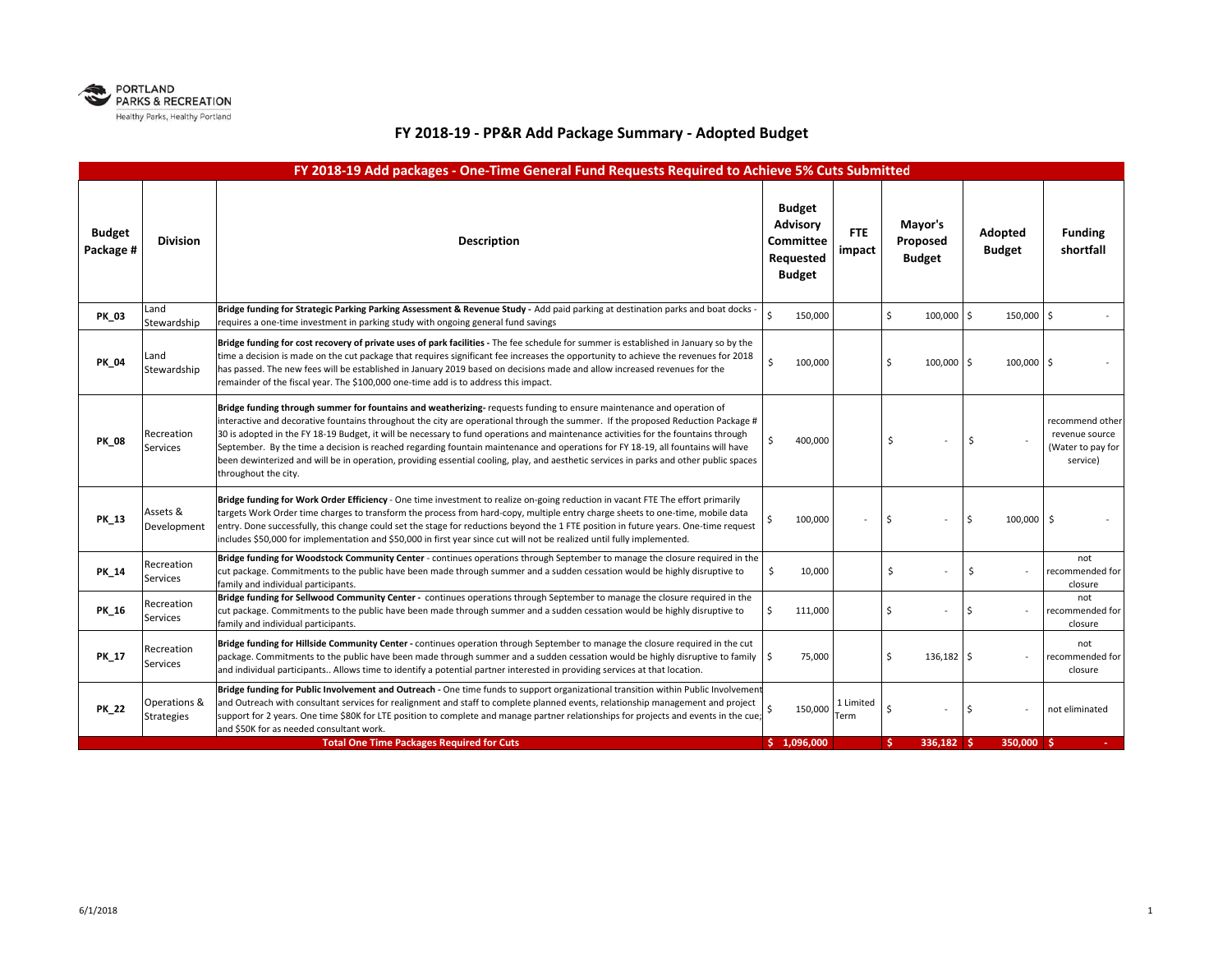

PORTLAND<br>PARKS & RECREATION

**Healthy Parks, Healthy Portland** 

|                |               |                                                  | FY 2018-19 Add packages - Ongoing and One-Time General Fund/Revenue Requests                                                                                                                                                                                                                                                                                                                                                                                                                                                                                                                                                                                                                                                                                                                                                                                                                                                                                                                                                                                                                                                                                                                                                                                                                                                                                                                                                                                                                                                                                                                                                                                                                                                            |                                 | <b>Requested Budget</b>        |                                                    | <b>Mayor's Proposed</b>        |                 |                                 | <b>Adopted Budget</b>          |                 |  |
|----------------|---------------|--------------------------------------------------|-----------------------------------------------------------------------------------------------------------------------------------------------------------------------------------------------------------------------------------------------------------------------------------------------------------------------------------------------------------------------------------------------------------------------------------------------------------------------------------------------------------------------------------------------------------------------------------------------------------------------------------------------------------------------------------------------------------------------------------------------------------------------------------------------------------------------------------------------------------------------------------------------------------------------------------------------------------------------------------------------------------------------------------------------------------------------------------------------------------------------------------------------------------------------------------------------------------------------------------------------------------------------------------------------------------------------------------------------------------------------------------------------------------------------------------------------------------------------------------------------------------------------------------------------------------------------------------------------------------------------------------------------------------------------------------------------------------------------------------------|---------------------------------|--------------------------------|----------------------------------------------------|--------------------------------|-----------------|---------------------------------|--------------------------------|-----------------|--|
| Priority       | Regst<br>Pkg# | <b>Division</b>                                  | Description                                                                                                                                                                                                                                                                                                                                                                                                                                                                                                                                                                                                                                                                                                                                                                                                                                                                                                                                                                                                                                                                                                                                                                                                                                                                                                                                                                                                                                                                                                                                                                                                                                                                                                                             | One-Time<br><b>General Fund</b> | Ongoing<br><b>General Fund</b> | Revenue/<br>One-Time<br>Fee<br><b>General Fund</b> | Ongoing<br><b>General Fund</b> | Revenue/<br>Fee | One-Time<br><b>General Fund</b> | Ongoing<br><b>General Fund</b> | Revenue/<br>Fee |  |
| 1              | <b>PK_25</b>  | Assets &<br>Development                          | Major Maintenance - this ongoing add would fund currently underfunded maintenance<br>obligations for PP&R assets currently estimated at \$430 million over the next 10 years.<br>This gap is well-documented in briefing papers, CBO analyses, Asset Management Studies,<br>and external comparisons with. Impacts include: a.Unintentional/unplanned Service Level<br>cuts due to asset closures, interruptions, degradation of quality & efficiency, and<br>inadvertent accumulation of latent risks in portfolio operation; b.Costlier, reactive, triage-<br>scope projects which only band-aid situations; c.Inability to meet ADA and other<br>compliance-driven modernization requirements; d. Reputational as well as efficiency<br>impacts to staff responding to constituents concerned about the condition of their parks;<br>e. Spiraling downward cycle of reactive maintenance whereby maintenance staff<br>continually respond to breaks and emergencies -- at the expense of preventive<br>maintenance which could otherwise stop accelerating asset deterioration elsewhere.                                                                                                                                                                                                                                                                                                                                                                                                                                                                                                                                                                                                                                            |                                 | \$625,000                      | ( \$625,000]                                       | \$625,000                      |                 | ( \$625,000                     | \$625,000                      |                 |  |
| $\overline{2}$ | <b>PK_26</b>  | Recreation<br>Services                           | Scholarships for Preschool -proposes the allocation of \$80,000 to provide scholarship<br>support for preschool participants where cost is a barrier to participate. With General<br>Fund subsidy of Preschool eliminated in FY 2017-18 and implementation of a new<br>increased cost-recovery model, it is aniticipated that scholarship needs will increase.                                                                                                                                                                                                                                                                                                                                                                                                                                                                                                                                                                                                                                                                                                                                                                                                                                                                                                                                                                                                                                                                                                                                                                                                                                                                                                                                                                          |                                 | \$80,000                       |                                                    |                                |                 | \$80,000                        |                                |                 |  |
| 3              | <b>PK_27</b>  | Assets &<br>Development                          | Long Range Vision Plan - Renewal of the Parks Vision 2020 long range plan guiding the<br>park system and PP&R for the next 10-12 years. This review of the park system will start<br>with a review of the Parks 2020 Vision Plan process, strategies, and goals and objectives.<br>Parks staff, with assistance by the Parks Advisory Board, will identify project goals and<br>objectives, and review what worked from the Vision 2020 Plan, what didn't work, and<br>what Parks has accomplished since then. Additionally, the plan will need to grapple with a<br>lot of challenging issues, many of which weren't firmly in our mindset in 2000, including<br>climate change, equity, homelessness, landscape and fiscal sustainability, Urban Forestry<br>and Title 11, levels of service, keeping people active and healthy, accessibility, the rise of<br>biking, and the arts. The effort will also be refining our level of service for community<br>centers.                                                                                                                                                                                                                                                                                                                                                                                                                                                                                                                                                                                                                                                                                                                                                                  | \$575,000                       |                                |                                                    |                                |                 | \$300,000                       |                                |                 |  |
| $\overline{a}$ | <b>PK_28</b>  | Operations &<br>Strategies                       | Implementation of the Cost Recovery Policy and Financial Sustainability Plan The<br>process will use consultant services to help evaluate organizational resources to<br>determine how we can most effectively structure our organization and services/programs<br>in a way that improves process, increases organizational effectiveness and improves<br>financial health.                                                                                                                                                                                                                                                                                                                                                                                                                                                                                                                                                                                                                                                                                                                                                                                                                                                                                                                                                                                                                                                                                                                                                                                                                                                                                                                                                             | \$150,000                       |                                | \$150,000                                          |                                |                 | \$150,000                       |                                |                 |  |
| 5              | PK_29         | Recreation<br>Services                           | Scholarships for Recreation-This package proposes the allocation of \$600,000 per year to<br>move into implementation of the revised scholarship model that was anticipated with the<br>FY 16-17 one time funding for a scholarship coordinator. An initial proof-of-concept has<br>been successfully conducted utilizing existing business systems to create greater access,<br>transparency, and equity for low-income individuals to benefit from the parks and<br>recreation system. This system shifts to a single allocation of scholarship value to<br>qualifying individuals, eliminating the need to apply multiple times per year and at<br>individual sites. This critical change acknowledges the reality that the current process<br>adds to the burden of poverty and that low income individuals know best what programs<br>will benefit them, rather than relying on site managers to determine when/how/where to<br>accommodate low income access to their program through foregone revenue. It has<br>proven infeasible to reallocate existing recreation resources to establish this funding<br>without significant reductions in service level. The bureau has absorbed some scholarship<br>demand by reserving capacity above minimum registrations for some access, and various<br>other ad hoc and site-specific mechanisms, some of which have no doubt contributed to<br>the leveling off, if not decline, in revenue generation. These have the effect of directing<br>utilization where we have capacity which is not necessarily where the need is.<br>Establishing dedicated funding will enable the bureau to bring its initial pilot to scale and<br>address the broader need of low income Portlanders. | \$600,000                       |                                |                                                    |                                |                 |                                 |                                |                 |  |
| 6              | PK_30         | Operations &<br><b>Strategies</b>                | Update communications practices and graphics to be responsive to our changing<br>demographics-PP&R has a substantial untapped market for recreation programs among<br>Portland residents, especially people of color. A first step in creating more inclusive<br>communications is to update communications practices and protocols, including graphic<br>design standards and templates. This budget package is a one-time investment (for<br>consultants with specialized skills and experience) to redevelop the outdated 2004 PP&R<br>Graphics Standard Manual to be relevant to our current communication and branding<br>needs (current brand standards have limited effectiveness in current market). The new<br>manual will include best practices for communicating with specific communities of color,<br>immigrants, and refugees as well as new manual for forms, colors, fonts, photos and<br>templates.                                                                                                                                                                                                                                                                                                                                                                                                                                                                                                                                                                                                                                                                                                                                                                                                                   | \$150,000                       |                                |                                                    |                                |                 |                                 |                                |                 |  |
| $\overline{7}$ | PK_31         | Multiple<br>Departments                          | Operations and Maintenance - O&M for new asset coming online in FY 2018-19 (natural<br>area near Sellwood Bridge). Also adds Organizational Management/Personnel<br>Administrator to meet the increasing administrative demands of Workforce Development<br>personnel in day to day personnel actions. Specifically, this position will manage and track<br>all personnel files, provide confidential support to the workforce development team,<br>assist FMLA coordinator with FMLA timesheets, assists payroll coordinator with workers<br>compensation tracking and time entry, reviews and ensures compliance with<br>training/travel requests, and augments casual spring/summer casual hire processing. In<br>addition, this position will provide direct support for the PP&R career track, mentorship,<br>and internship programs                                                                                                                                                                                                                                                                                                                                                                                                                                                                                                                                                                                                                                                                                                                                                                                                                                                                                              |                                 | 162,617<br>Ś                   |                                                    | \$<br>61,783                   |                 |                                 | 61,783                         |                 |  |
| 8              | PK_40         | Multiple<br>Departments                          | Maintain campsite cleanups at PP&R properties - maintain cleanup at properties<br>impacted by camping and houselessness. In FY 2017-18, Council provided PP&R funding<br>for support of the Homelessness and Urban Camping Impact Reduction Program managed<br>centrally through the Office of Management and Finance (OMF). The costs for the<br>program have increased substantially as a result of shifting the program to an ongoing<br>program, inflation in cost for the CleanStart and Immediate Response portions of the<br>program, and an increase in overall cost allocation to PP&R based on estimated usage. The<br>full program costs and impact to General Fund was not adequately funded in the prior<br>year. In order to balance, the existing funding was shifted to primarily support the<br>operations through OMF and eliminates funding previously allocated to perform cleanups.<br>Without increased funding, PP&R will not have capacity to clean up properties and will<br>have a negative impact on safety and livability.                                                                                                                                                                                                                                                                                                                                                                                                                                                                                                                                                                                                                                                                                  |                                 | Ś<br>136,854                   |                                                    |                                |                 |                                 |                                |                 |  |
| 9              | PK_32         | Assets &<br>Development                          | Vera Katz Eastbank Esplanade Maintenance Reboot - The one time ask is to fund specific<br>work on backlog maintenance needed on the Esplanade in recognition of it being a critical<br>component of river access on the East side and being strategically located near where the<br>Mayor would like to invite the public to a beach area. The work would include repairs to<br>lighting, landscaping, irrigation, subsiding walkways, and overall degradation of facilities.<br>The ongoing funding would be for two Rangers and needed annual attention to the area<br>caused by vandalism and homelessness activity.                                                                                                                                                                                                                                                                                                                                                                                                                                                                                                                                                                                                                                                                                                                                                                                                                                                                                                                                                                                                                                                                                                                 | \$500,000 \$                    | 250,000                        | \$500,000 \$                                       | 250,000                        |                 | \$500,000                       | \$<br>200,000                  |                 |  |
| 10             | PK_33         | Urban Forestry                                   | Implement the Mayor's Directive to Expedite Development Permitting and Increase<br>Service Levels - Add staff and strategically realign Urban Forestry's organization structure<br>to improve permitting services. Increases development permit fees closer to full cost<br>recovery to more adequately fund permitting staff and shifts existing general fund<br>resources to operations (arborist) responsibilities. Vehicles, equipment and other start up<br>costs would be managed through vacancies during implementation. Increases cost<br>recovery for development permits from approximately 44% to 84%, with average permit<br>increasing between \$200 to \$300 per permit. Provides expanded staffing and clearer<br>division of responsibilities in permitting and operations, and apprenticeship opportunities<br>through Trainee Program in support of racial equity goals.                                                                                                                                                                                                                                                                                                                                                                                                                                                                                                                                                                                                                                                                                                                                                                                                                                             |                                 |                                | \$770,000                                          |                                | \$770,000       |                                 |                                | \$770,000       |  |
| 11             | PK_34         | Operations &<br>Strategies                       | Hazardous and abandoned boat enforcement. Multnomah County Sheriff's Office to<br>enforce stated laws at all bureau boat landings, docks, marinas, etc. In addition, the<br>bureau requests funds for the towing, storage and disposal of most hazardous of boats,<br>which impact liability, health, and safety of our parks. Park users will benefit from having a<br>robust enforcement program in place. Leverages \$30,000 from Riverplace Business<br>Association in first year reducing FY2018-19 ask to \$68,000 but requires \$98,000 in future<br>years.                                                                                                                                                                                                                                                                                                                                                                                                                                                                                                                                                                                                                                                                                                                                                                                                                                                                                                                                                                                                                                                                                                                                                                      |                                 | \$98,000                       | ( \$30,000]                                        | \$98,000                       | \$30,000        | ( \$30,000)                     | \$98,000                       | \$30,000        |  |
| 12             | <b>PK_35</b>  | Director's<br>Office/<br>Friends and<br>Partners | Portland Parks Foundation-this investment is an appropriate way to leverage general<br>fund dollars into increased private donor support for our public parks, as well as build<br>popular support for parks-related ballot measures, as shown by the Foundation's record<br>over the past 16 years. The impact of this work is greater livability, innovative<br>partnerships, and a more sustainable city. By 2016 the Foundation had raised and/or<br>administered more than \$11 million in funds for capital improvement of parks and support<br>of parks programs.                                                                                                                                                                                                                                                                                                                                                                                                                                                                                                                                                                                                                                                                                                                                                                                                                                                                                                                                                                                                                                                                                                                                                                |                                 | \$100,000                      | \$100,000                                          |                                |                 | \$100,000                       |                                |                 |  |

## **FY 2018‐19 ‐ PP&R Add Package Summary ‐ Adopted Budget**